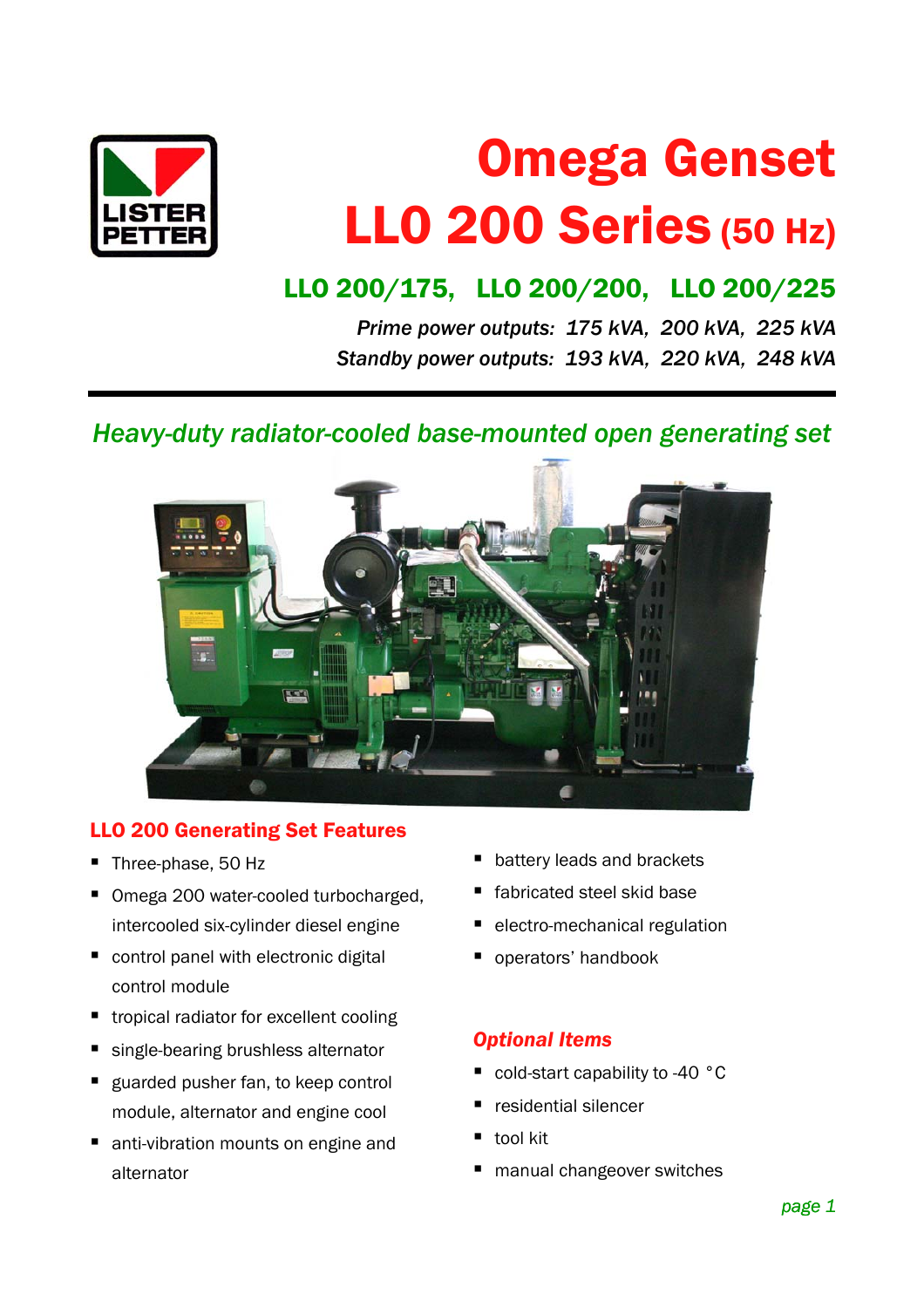#### Engine Features

- 24-volt electric starting
- 35 Amp battery-charging alternator
- twin oil and fuel filters
- heavy-duty air cleaner
- fuel solenoid, energised to run

#### Alternator Specifications

- single-bearing, brushless
- solid state AVR with  $±$  1.5% voltage regulation as standard
- class "H" insulation on the rotor and stator
- **IF22 protection class**

# Control System Features

The control system provides:

- manual and automatic control
- **emergency stop button**
- power switch
- $\blacksquare$  idle switch
- cold start switch
- AC circuit breaker
- monitoring of generating set functions
- lockable preset controls are provided for frequency (speed) and voltage adjustment.

| <b>LLO 200 Series Power Outputs</b> |                       |                |                |               |                    |  |  |  |  |  |
|-------------------------------------|-----------------------|----------------|----------------|---------------|--------------------|--|--|--|--|--|
| <b>Model</b>                        | <b>Frequency</b>      |                | Voltage        |               |                    |  |  |  |  |  |
| LLO 200/175                         | 50 Hz<br>1500 $r/min$ | Prime          | <b>175 kVA</b> | 140 kW        | 3-phase<br>380/220 |  |  |  |  |  |
|                                     |                       | <b>Standby</b> | <b>193 kVA</b> | 154 kW        | 400/230<br>415/240 |  |  |  |  |  |
| LLO 200/200                         | 50 Hz<br>1500 $r/min$ | Prime          | <b>200 kVA</b> | 160 kW        | 3-phase<br>380/220 |  |  |  |  |  |
|                                     |                       | <b>Standby</b> | <b>220 kVA</b> | 176 kW        | 400/230<br>415/240 |  |  |  |  |  |
| LLO 200/225                         | 50 Hz<br>1500 $r/min$ | Prime          | <b>225 kVA</b> | <b>180 kW</b> | 3-phase<br>380/220 |  |  |  |  |  |
|                                     |                       | <b>Standby</b> | <b>248 kVA</b> | 198 kW        | 400/230<br>415/240 |  |  |  |  |  |

All ratings in the table above are in accordance with ISO 8528-1. Other products are available; refer to Lister Petter for details. Power Factor: 0.8 pf.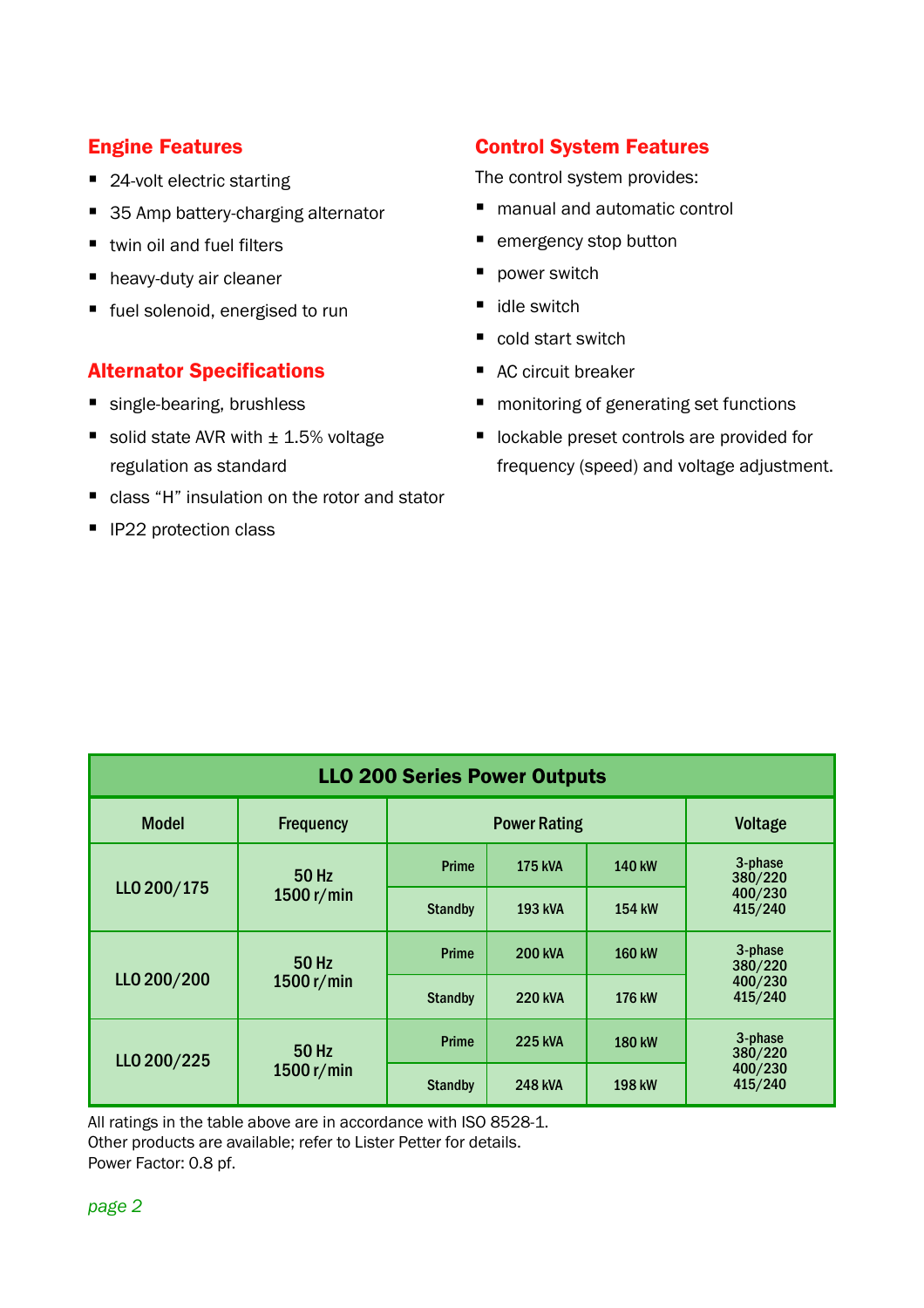#### Control Module Features

The control module displays:

- voltage  $(V)$
- $\blacksquare$  current (A)
- $\blacksquare$  power (kW)
- **power factor**
- frequency (Hz)
- engine water temperature (°C)
- engine speed (r/min)
- $\blacksquare$  battery voltage (V)
- engine oil pressure (kPa)
- hours run (h/min/sec)
- cumulative energy generated (kWh)
- date and time (digital)
- mains voltage (V)
- **generator voltage (V)**
- $\blacksquare$  load  $(A)$
- mode (manual or automatic)

# Fault Warnings

The generating set will warn of the following fault conditions:

- cooling-water temperature too high
- lubricating-oil pressure too low
- engine speed outside set parameters
- **E** generator frequency outside set parameters in relation to the mains
- **e** generator voltage outside set parameters in relation to the mains
- battery voltage is abnormal
- failure to stop
- failure to crank
- loss of speed

The warning alarm will be triggered and the protection system will shut down the set under the following conditions:

- low oil pressure
- high water temperature
- overspeed or underspeed
- generator over current
- emergency stop button pressed

#### Rating Definitions to ISO 8528-1

#### *Rating Conditions*

A standard generating set is designed to operate in environmental reference conditions of 25 °C, 100 kPa and 30% humidity.

#### *Prime Power*

This rating is for the supply of continuous electrical power (at variable load) in lieu of commercially purchased power. There is no limitation on the annual hours of operation and 10% overload power can be supplied for one hour in twelve hours.

#### *Standby Power*

This rating is for the supply of continuous electrical power (at variable load) in the event of a utility power failure. No overload is permitted.